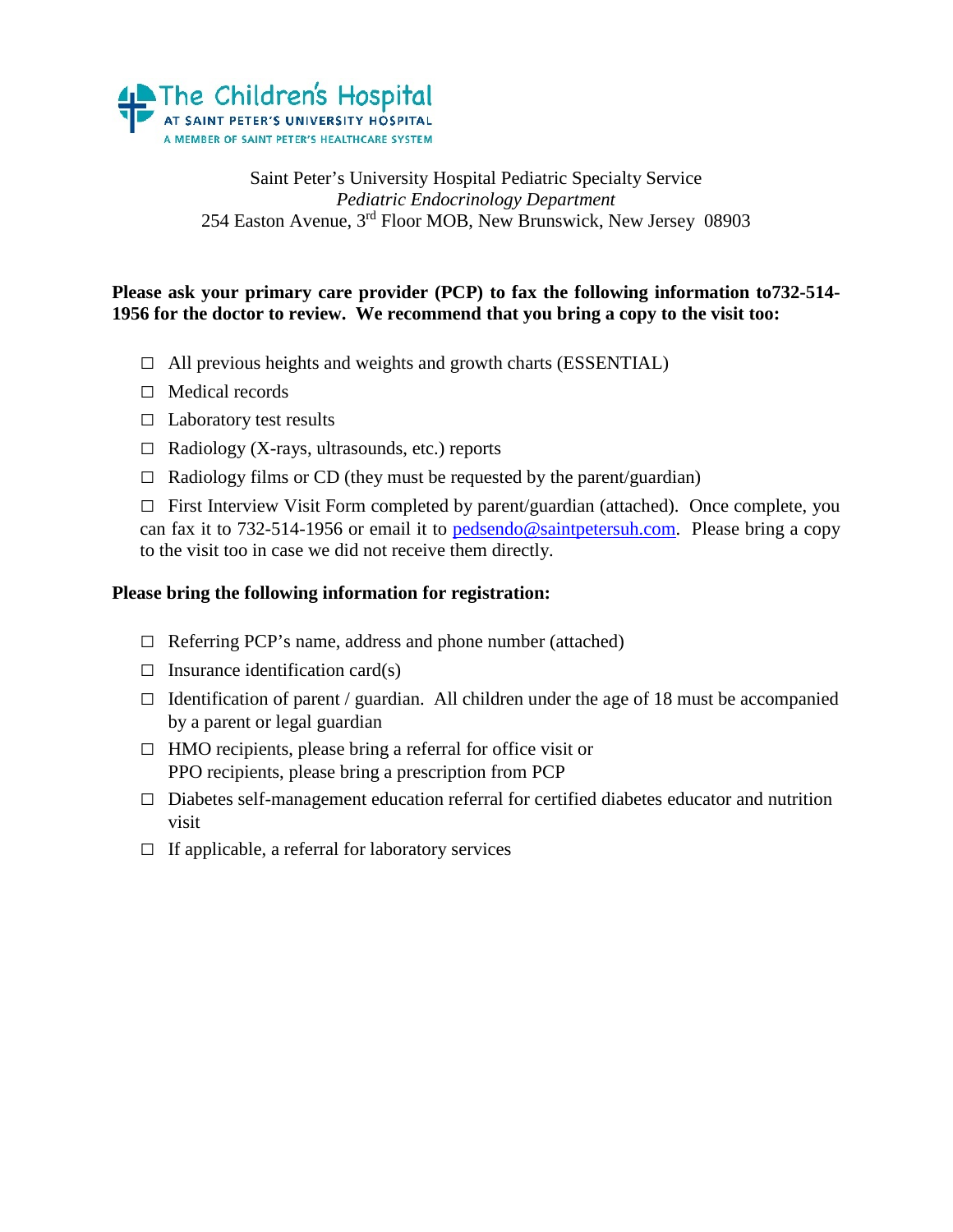

### Saint Peter's University Hospital Pediatric Specialty Service *Pediatric Endocrinology Department* 254 Easton Avenue, 3<sup>rd</sup> Floor MOB, New Brunswick, New Jersey 08903

### **FIRST VISIT INTERVIEW**

| Unit Number<br>Date of Birth<br>Date of Birth<br>Date of Visit |                |            |                        |  |  |  |
|----------------------------------------------------------------|----------------|------------|------------------------|--|--|--|
| <b>Please complete Questionnaire:</b>                          |                |            |                        |  |  |  |
| Why was your child referred to our office?:                    |                |            |                        |  |  |  |
|                                                                |                |            |                        |  |  |  |
| Are there any other symptoms or complaints?                    |                |            |                        |  |  |  |
| Has your child experienced any of the following:               |                |            |                        |  |  |  |
| <b>PROBLEMS</b>                                                | N <sub>0</sub> | <b>YES</b> | If YES PLEASE DESCRIBE |  |  |  |

| PROBLEMS                          | <b>INO</b> | 1 L.S | II TES PLEASE DESURIBE |
|-----------------------------------|------------|-------|------------------------|
| Headaches                         |            |       |                        |
| <b>Dizziness</b>                  |            |       |                        |
| Passing out                       |            |       |                        |
| Seizure                           |            |       |                        |
| Vision problems                   |            |       |                        |
| Hearing problems                  |            |       |                        |
| Trouble smelling things           |            |       |                        |
| Trouble breathing                 |            |       |                        |
| Wheezing                          |            |       |                        |
| Heart murmur                      |            |       |                        |
| Hot or Cold when other people are |            |       |                        |
| not                               |            |       |                        |
| <b>Sleep Problems</b>             |            |       |                        |
| Urinating (peeing) a lot          |            |       |                        |
| Drinking a lot                    |            |       |                        |
| <b>Bed</b> wetting                |            |       |                        |
| Poor appetite                     |            |       |                        |
| $\overline{V}$ omiting            |            |       |                        |
| Abdominal Pain                    |            |       |                        |
| Constipation                      |            |       |                        |
| Diarrhea                          |            |       |                        |
| Bruising a lot                    |            |       |                        |
| Bleeding a lot/Bleeding problem   |            |       |                        |
| Anemia                            |            |       |                        |
| Joint Pain                        |            |       |                        |
| <b>Broken</b> bones               |            |       |                        |
| Other:                            |            |       |                        |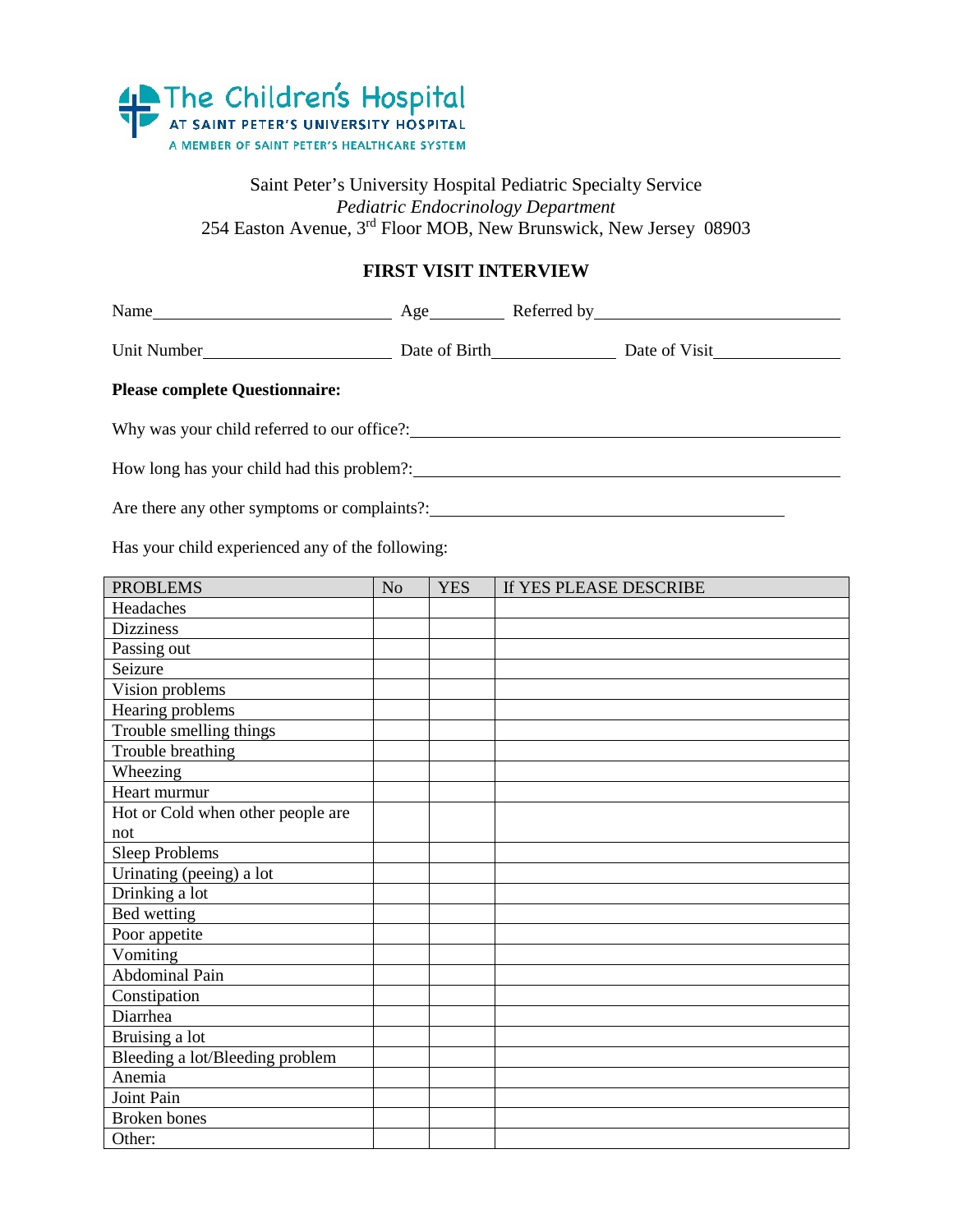| Dietary Intake (Pease complete attached food log if your child is being referred for diabetes or growth)                                              |
|-------------------------------------------------------------------------------------------------------------------------------------------------------|
|                                                                                                                                                       |
| How would you describe your child's personality?: _______________________________                                                                     |
| School Grade:                                                                                                                                         |
|                                                                                                                                                       |
| Past Medical History (circle or fill in the blanks):                                                                                                  |
| Born Full Term or Premature?: (______ weeks) Normal Vaginal Delivery / Caesarean Section:                                                             |
| Was the pregnancy normal or complicated (describe)?: ___________________________                                                                      |
| Did Mom take any medications during pregnancy?: _________________________________                                                                     |
|                                                                                                                                                       |
| Birth Weight_________ pounds_ounces Length______________ inches                                                                                       |
|                                                                                                                                                       |
| Your child was born at_______________________Hospital. Length of stay_______________________________                                                  |
| How old was your child when he / she:                                                                                                                 |
| sat without support<br><u> Albanya (Albanya)</u>                                                                                                      |
| has first tooth<br>permanent teeth_________<br><u>and the state of the state of the state</u>                                                         |
| Did your child have any hospitalizations, surgeries or significant illnesses in the past?:                                                            |
|                                                                                                                                                       |
|                                                                                                                                                       |
|                                                                                                                                                       |
| Age when he / she developed<br>Breasts___________ Pubic Hair_____________ Axillary hair____________ Menses______<br>None of the above <u>sequence</u> |
| Is he / she taking any medications? (If yes, please list):                                                                                            |
| Does your child have any allergies to medication $(Y/N)$ If yes, please list:                                                                         |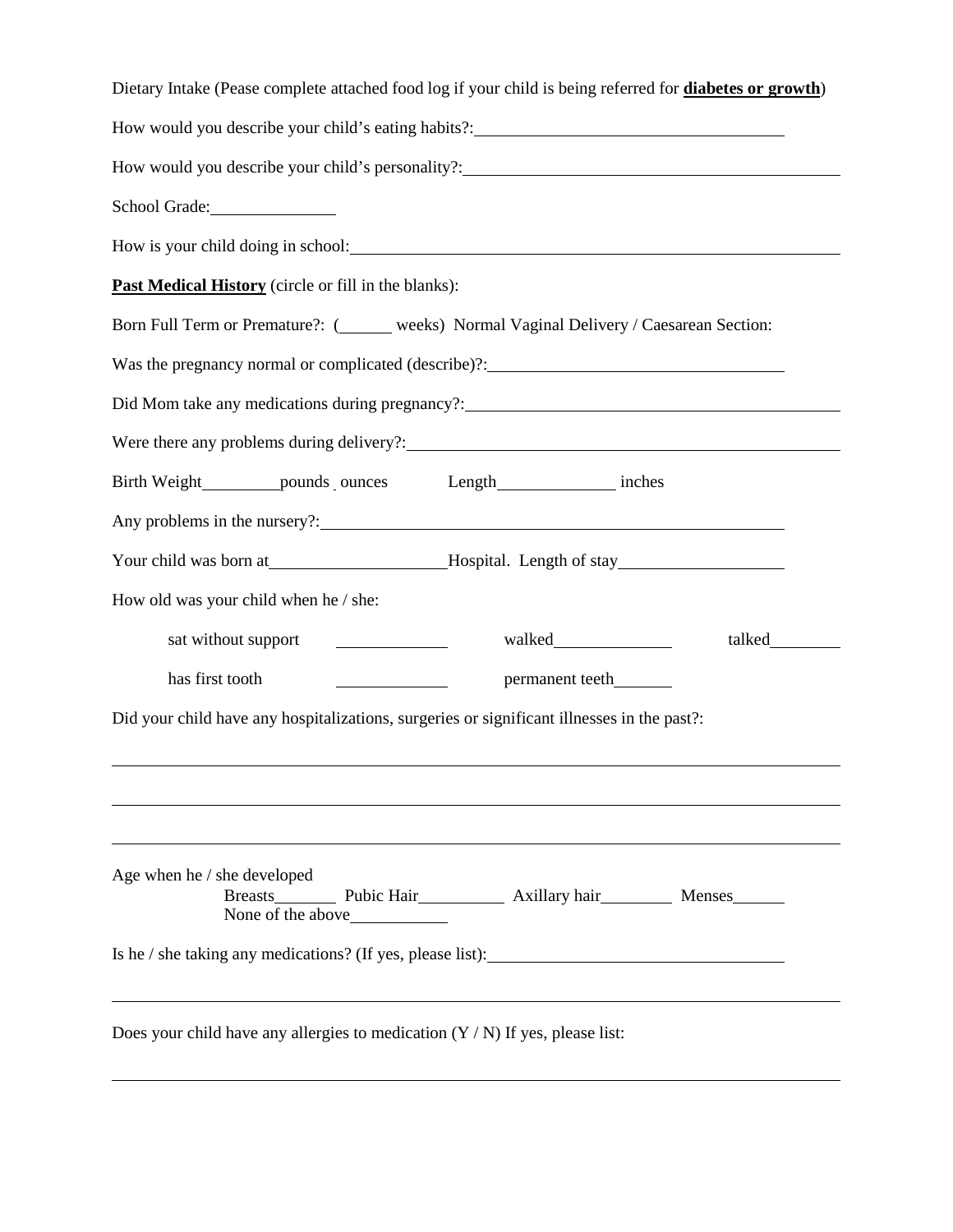| <b>Family History</b> | Age | Height | Weight | Health | Age of Puberty |
|-----------------------|-----|--------|--------|--------|----------------|
| Father                |     |        |        |        |                |
| Mother                |     |        |        |        |                |
| Sibling $#1$          |     |        |        |        |                |
| Sibling $#2$          |     |        |        |        |                |
| Sibling $#3$          |     |        |        |        |                |
| Paternal Grandfather  |     |        |        |        |                |
| Paternal Grandmother  |     |        |        |        |                |
| Maternal Grandfather  |     |        |        |        |                |
| Maternal Grandmother  |     |        |        |        |                |

Is there anyone in the family with diabetes, thyroid problems, growth problems, or any other significant medical problem? If yes, please explain: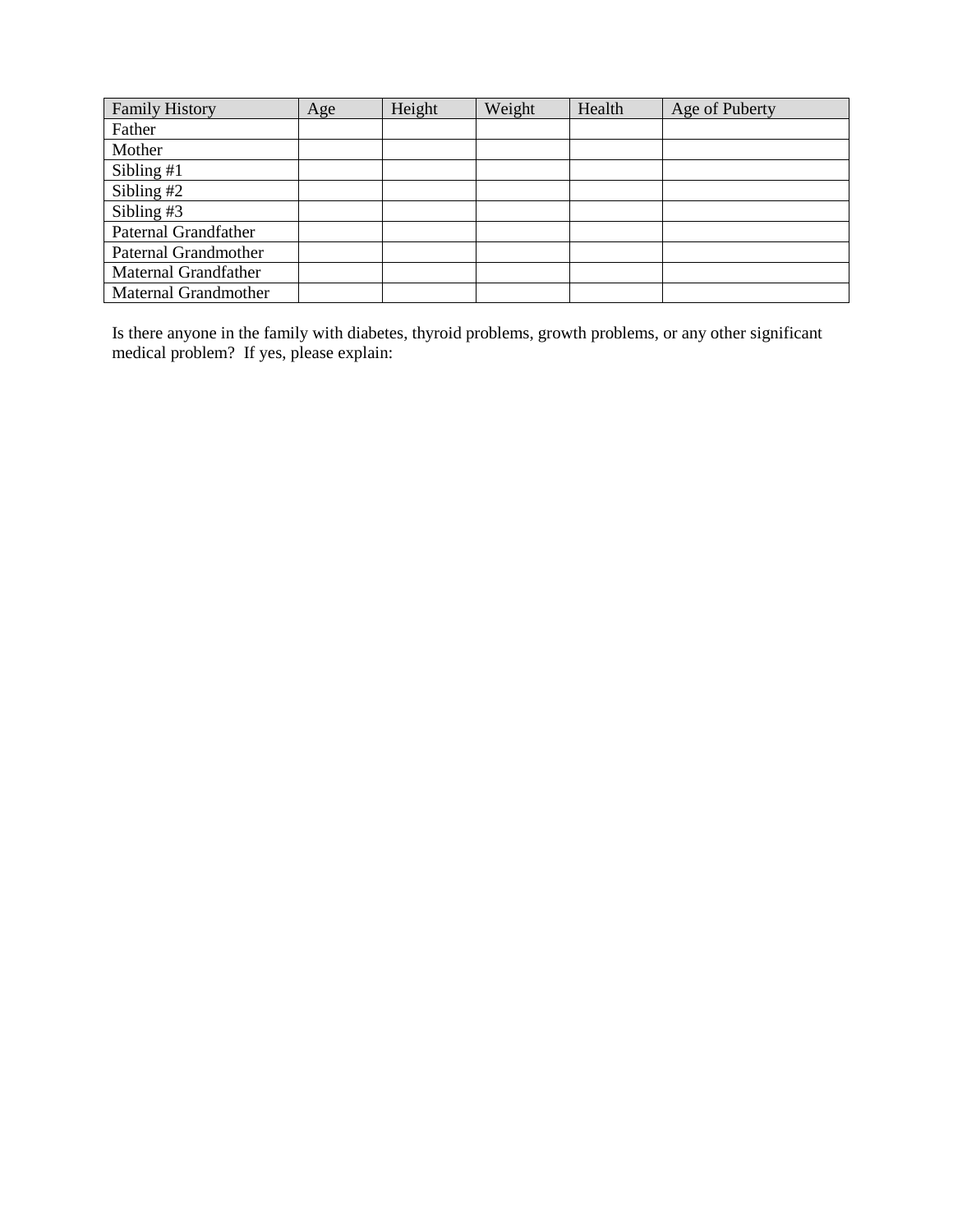

SAINT PETER'S UNIVERSITY HOSPITAL PEDIATRIC SPECIALTY SERVICES Division of Pediatric Endocrinology Third Floor - Medical Office Building 254 Easton Avenue New Brunswick, New Jersey 08901 Office Number: (732) 745-8574<br>FAX Number: (732) 514-1956 (732) 514-1956

## **PRIMARY CARE PROVIDER INFORMATION**

| Name of Child:                                                                                                      |              | Medical Record Number |
|---------------------------------------------------------------------------------------------------------------------|--------------|-----------------------|
| Name of Group: 2000 and 2000 and 2000 and 2000 and 2000 and 2000 and 2000 and 2000 and 2000 and 2000 and 2000 $\mu$ |              |                       |
| Name of Primary Care Provider:                                                                                      |              |                       |
|                                                                                                                     | (First name) | (Last name)           |
| <b>Street Address</b>                                                                                               |              |                       |
|                                                                                                                     |              |                       |
|                                                                                                                     |              |                       |
| <b>Phone Number</b>                                                                                                 |              |                       |
| <b>FAX Number</b>                                                                                                   |              |                       |

### **ANY CHANGES REGARDING YOUR CHILD'S PRIMARY CARE PROVIDER SHOULD BE REPORTED IMMEDIATLEY TO OUR OFFICE!**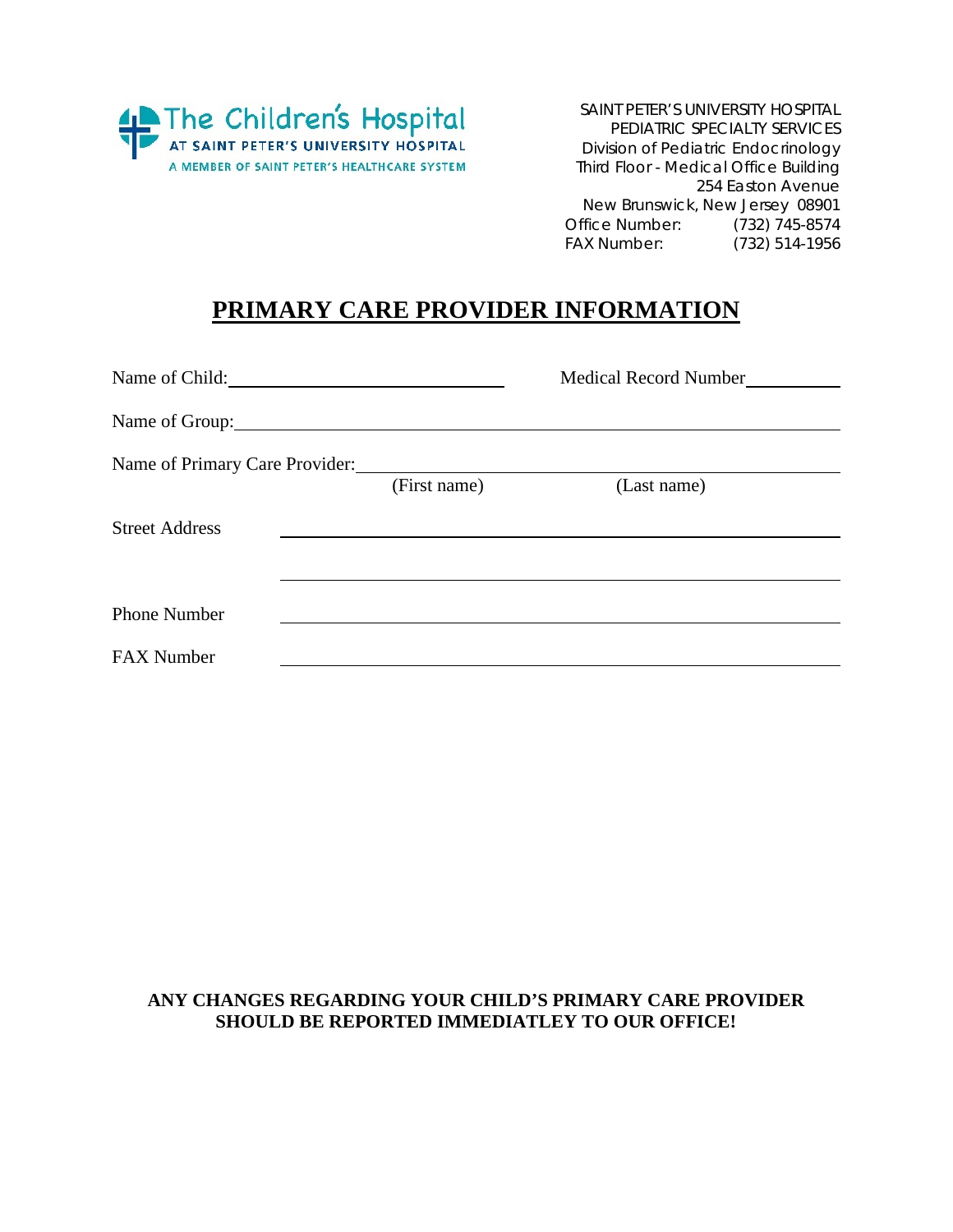

# **What Does Your Child Eat?**

### **IF your child is being referred for diabetes or growth, it is important for us to know exactly what your child eats so that we can assess the calories, protein and overall nutrient. This is especially important if you child is not gaining weight properly, therefore, we need to determine the cause.**

Please record all foods and beverages that your child takes throughout 3 typical days of eating and drinking. Include all beverages, night time bottles and all meals / snacks. Do not record any days when your child is ill.

Under the comment section, please record information such as refusal to eat, nausea, vomiting, did not tolerate, diarrhea, and activity that may have an impact on what was eaten.

### **RECORD FOR 3 FULL DAYS.**